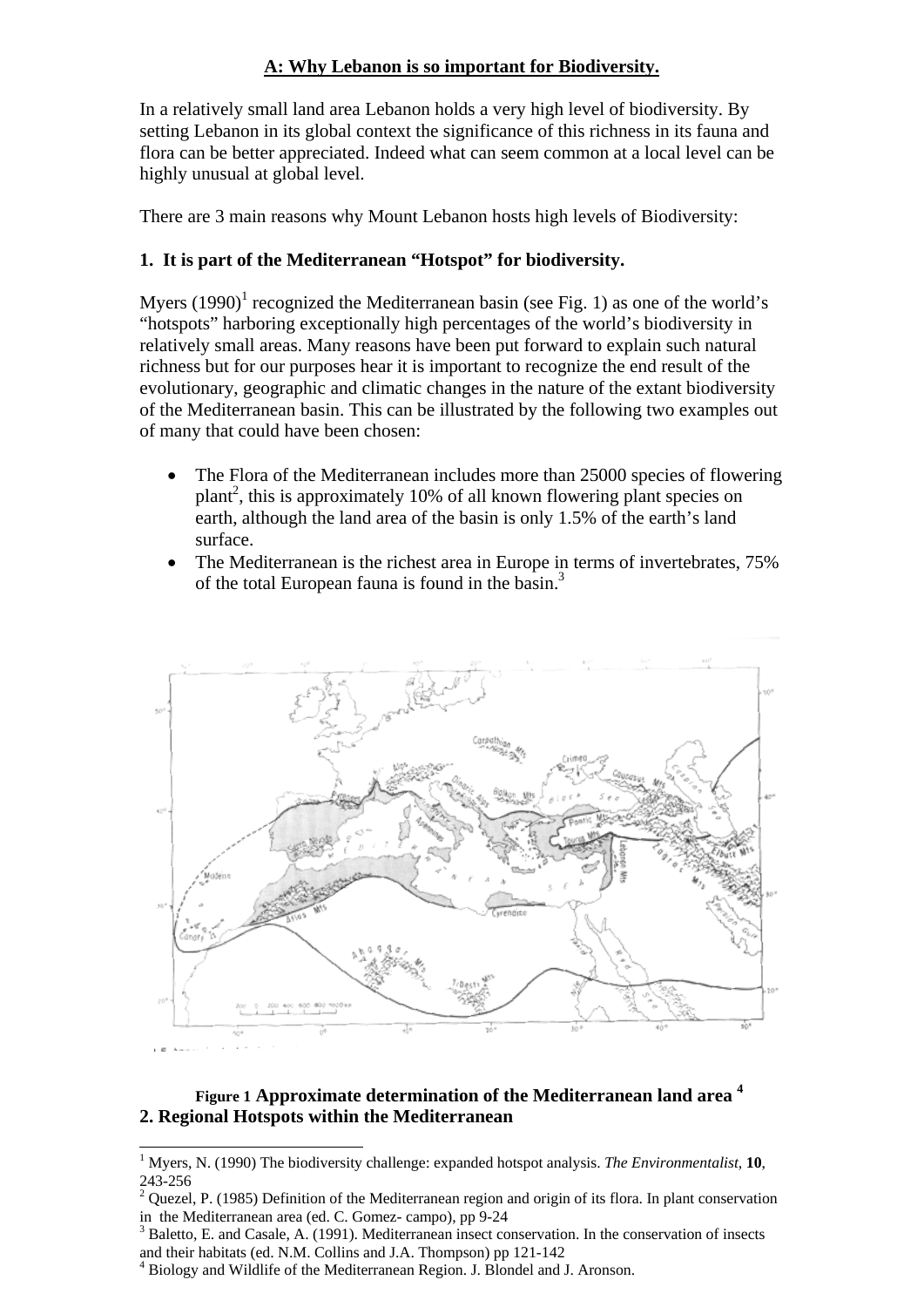Even within the context of the richness of the biodiversity of the Mediterranean basin the Mount Lebanon area is noted as a "regional hotspot". It is observed that endemism increases with altitude and so it is little surprise that very high levels of endemism amongst plant species have been observed in the Mount Lebanon chain.<sup>5</sup> See Fig. 2.



**Figure 2 Hotspots for Plant endemism in the Mediterranean basin** 

### **3. Due to its proximity to neighbouring Biogeographical regions**

A third reason for the high biodiversity of the Mount Lebanon area is that, located as it is, adjacent to four bio-geographical regions it has been influenced by elements of the neighboring floras and faunas. See Fig. 3.



**Figure 3 Subdivisions of the Mediterranean area and delineation of the major bio-geographical**  regions and provinces<sup>6</sup>

 $\overline{a}$ 

<sup>&</sup>lt;sup>5</sup> Biology and Wildlife of the Mediterranean Region. J. Blondel and J. Aronson.

 $6$  Quezel, P. (1985) Definition of the Mediterranean region and origin of its flora. In plant conservation in the Mediterranean area (ed. C. Gomez- campo), pp 9-24